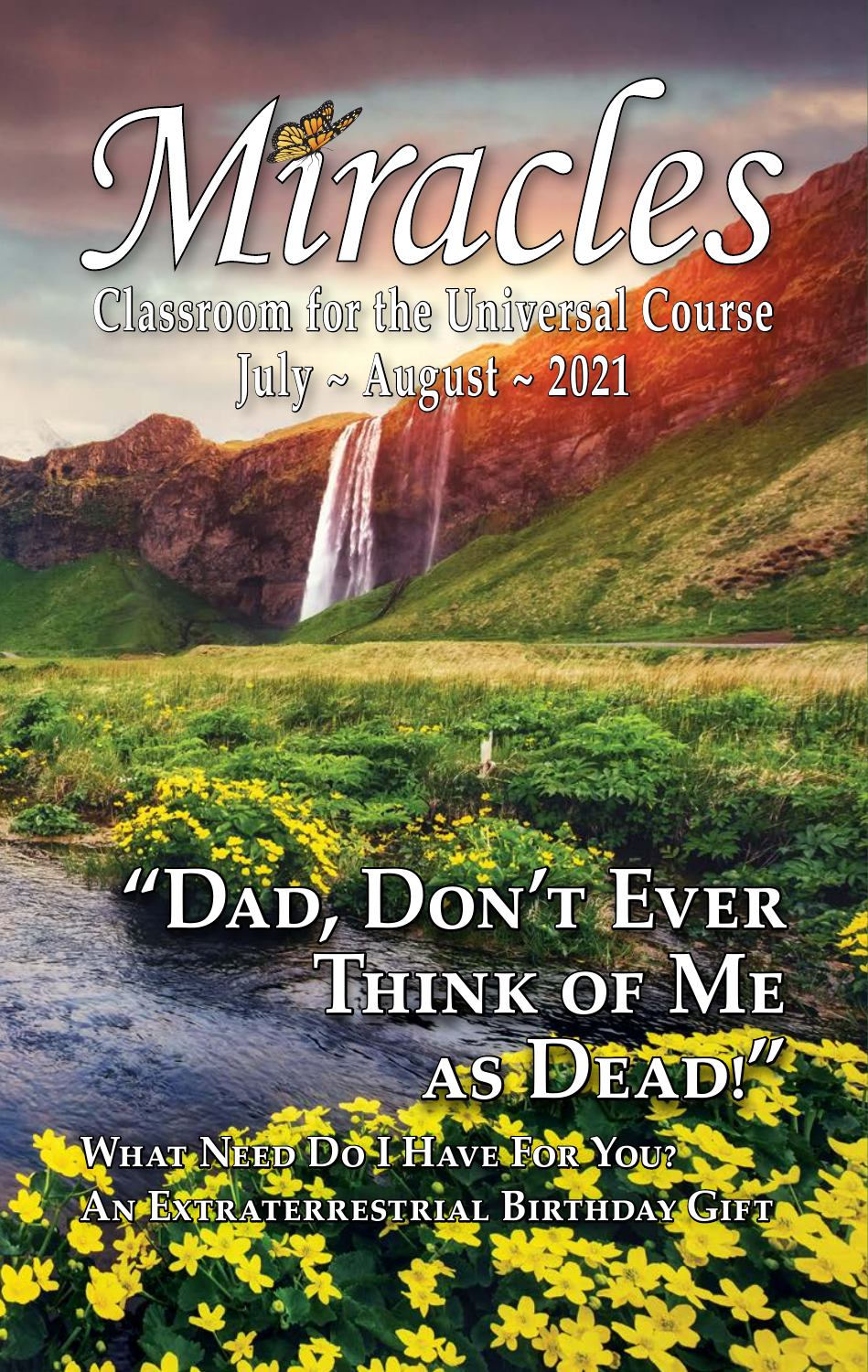## *Lifted Above the Battleground—Over Lunch*

*by Allan Ishac*

 $\mathbf{M}^\text{y friend Larry broke his hip a few}$ y friend Larry broke his hip a few in his East Village apartment in New York City. He had just traded his walker for a cane and wanted to celebrate by going out to lunch. The popular Ukrainian restaurant, Veselka, was just two blocks away and, while packed on Saturdays, we



decided it was the closest place with decent food.

In Veselka's entrance area, we added our names to the waiting list and were told it would be about 15 minutes. Larry shuffled over to an empty counter stool to rest his hip as he leaned on his cane, while I exchanged greetings with the manager, Gary, who I've known for years.

After five minutes, a man walked in who was about our age, around 60, slightly heavyset with a scowl on his face and the fed-up look of a local. He glanced around, then walked up to Larry and growled, "Hey, you just waiting around or you going to sit there?"

Larry responded that he was waiting for a table, to which Angry Local replied, "Then how about getting up so I can eat something?"

Larry didn't respond, but I did: "Hey, he's hurt, can't you see the cane?"

Angry Local: "Calm the hell down, buddy, alright? No, I didn't see the cane."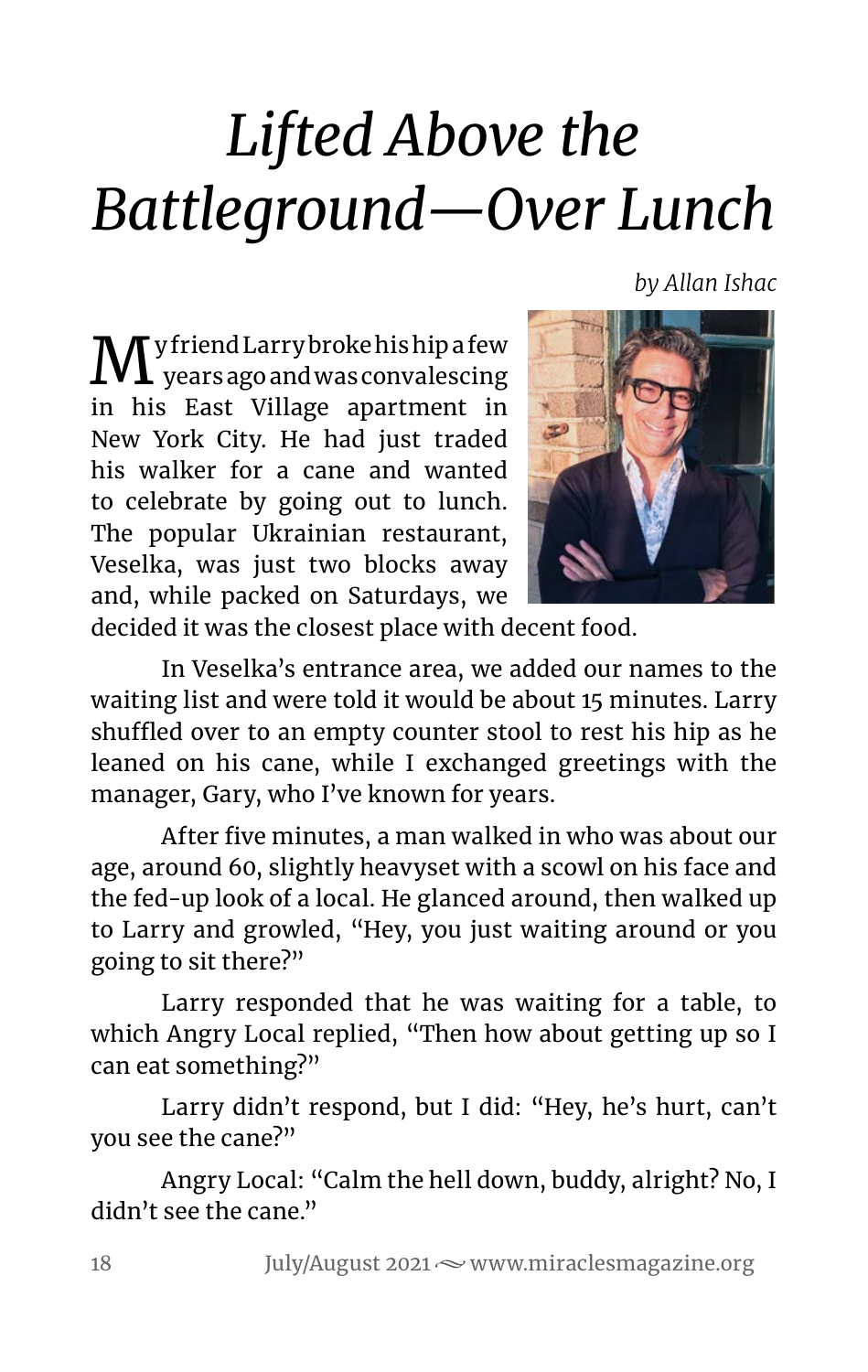That made me angrier: "He just broke his hip a week ago, and he's using the counter seat to rest his leg, is that a problem?"

Angry Local: "Friggin' relax, okay, I didn't see it." Turning to Larry, "Sit back down if you want."

But Larry was already off the stool, hobbling to an empty chair placed near the entrance for the elderly to wait. I exchanged lethal looks with Angry Local and we muttered profanities at each other as he took the counter stool and I rejoined my friend.

## I snapped back that he shouldn't have given up the stool, that the guy had made a fool out of us. Now I was swearing out loud and plotting revenge.

Larry said he didn't care and no big deal, but I snapped back that he shouldn't have given up the stool, that the guy had made a fool out of us. Now I was swearing out loud and plotting revenge. I told Larry I needed to step outside to cool down and proceeded to pace in front of Veselka's big front window, occasionally peering in at Angry Local with as much "Go Screw Yourself" attitude as I could muster. He was peering back at me with the same degree of condemnation.

I considered going back in and getting in his face again but rejected that idea as stupid and possibly dangerous. Then I remembered my manager friend, Gary, and wondered if I could convince him to "taint" Angry Local's food order. But I realized that was immature.

It occurred to me then that this ego attack was going to ruin my lunch and probably the rest of my day. And, suddenly, I thought of the Course and its suggestion that at these times, we must ask for help. So, I did. I leaned against the frame of Veselka's front window, closed my eyes, and said inside my head, "I can't spend my day like this. Please help me."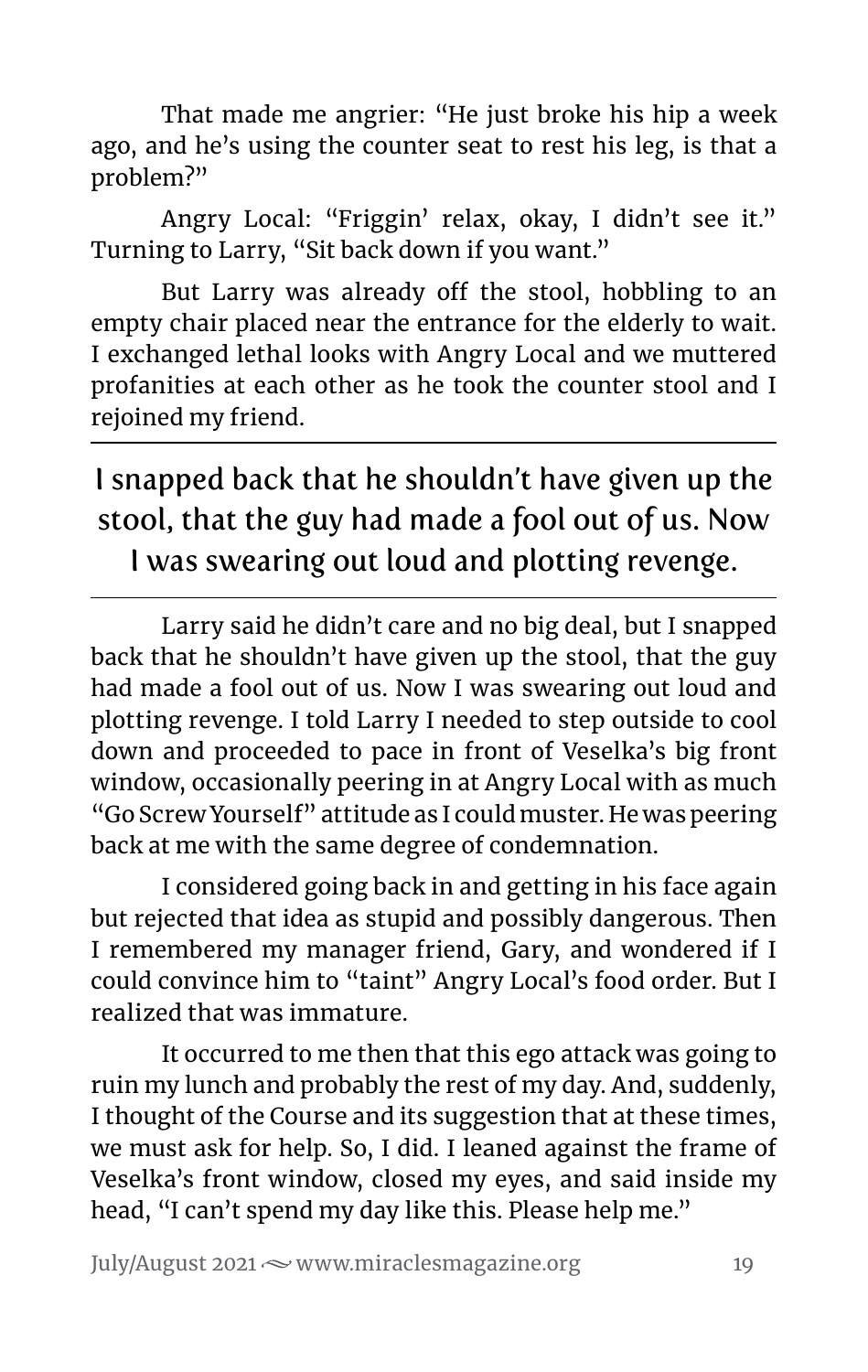Instantly I heard back, "Buy him lunch." I quickly opened my eyes, as my inner maniac went into overdrive: "What?! Buy him lunch? Are you kidding, he's an SOB, there's no way?"

I closed my eyes again and asked for "better help." Quietly inside my head: "Buy him lunch." I started to argue with the voice, refusing this ridiculous idea, enumerating the many reasons why it made no sense. But after a minute, I started to admire the disarming nature of it.

I went back inside feeling a bit calmer but resisted looking over at Angry Local so I wouldn't heat up again. Two minutes later, Larry and I were ushered to our table about 15 feet from Angry Local's seat at the counter, his back to me and mine to him.

As soon as we ordered, I called Gary over, pointed out Angry Local, and told him I wanted to buy the guy's lunch. "Oh, that's very nice," Gary said. "You know him? He comes in quite a bit."

I said, no, but that we had talked, and I wanted to buy him lunch, so please bring me his bill when he's finished, and I'll take care of it. And please don't tell him it was me.

Larry overhead the exchange and after Gary walked away said, "Wait, what, why would you buy that guy lunch, that's absurd?"

"I know it is," I told him, but I explained that I needed to make peace with myself and him, and that was the way I was going to do it.

Twenty minutes went by and Gary came over with Angry Local's bill for \$14. I gave him a \$20 bill and told him to